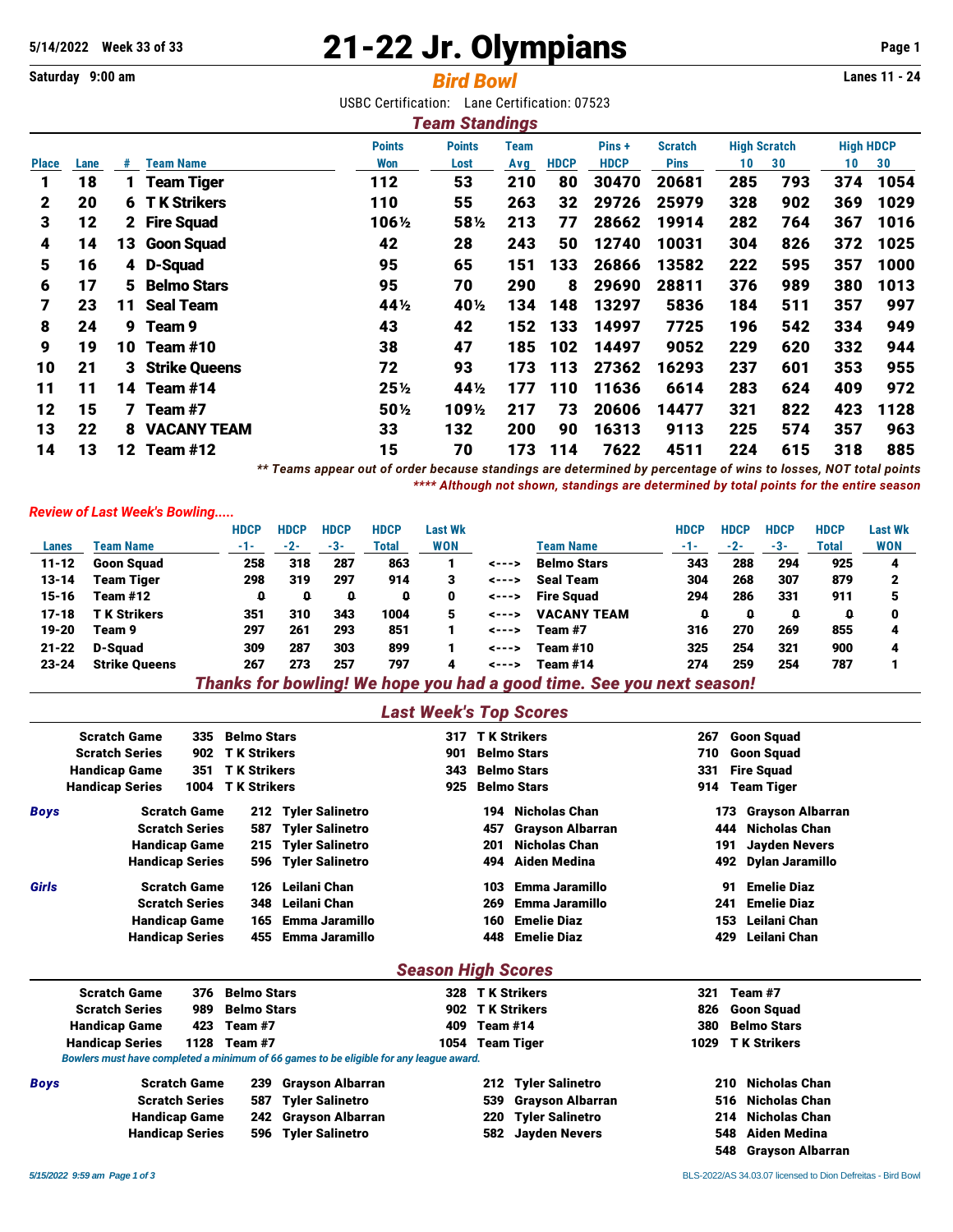| 5/14/2022              | <b>Week 33 of 33</b>                                                                           |                          |                                                                    |                 |    | 21-22 Jr. Olympians                   |                                                       |                 |                |                          |                    |                                                          |              | Page 2       |
|------------------------|------------------------------------------------------------------------------------------------|--------------------------|--------------------------------------------------------------------|-----------------|----|---------------------------------------|-------------------------------------------------------|-----------------|----------------|--------------------------|--------------------|----------------------------------------------------------|--------------|--------------|
|                        |                                                                                                |                          |                                                                    |                 |    | <b>Season High Scores - Continued</b> |                                                       |                 |                |                          |                    |                                                          |              |              |
| <b>Girls</b>           | <b>Scratch Game</b><br><b>Scratch Series</b><br><b>Handicap Game</b><br><b>Handicap Series</b> | 190<br>451<br>226<br>554 | Leilani Chan<br>Leilani Chan<br>Leilani Chan<br><b>Emelie Diaz</b> |                 |    | 408<br>208<br>550                     | 162 Avery Kelly<br><b>Avery Kelly</b><br>Leilani Chan | Gianna Muniz    |                | 146<br>338<br>207<br>509 | <b>Avery Kelly</b> | Gianna Muniz<br><b>Emelie Diaz</b><br><b>Emelie Diaz</b> |              |              |
|                        |                                                                                                |                          |                                                                    |                 |    | <b>Team Rosters</b>                   |                                                       |                 |                |                          |                    |                                                          |              |              |
| <b>Bowling</b>         |                                                                                                |                          |                                                                    |                 |    |                                       |                                                       | <b>To Raise</b> | <b>To Drop</b> |                          |                    |                                                          |              | <b>HDCP</b>  |
| ID#<br><b>Hand</b>     | <b>Name</b>                                                                                    |                          |                                                                    | <b>Avg HDCP</b> |    | <b>Pins Gms</b>                       |                                                       | $Avg +1$        | $Avg -1$       | -1- 1                    | $-2-$              | $-3-$                                                    | <b>Total</b> | <b>Total</b> |
| 1 - Team Tiger         |                                                                                                |                          |                                                                    |                 |    |                                       |                                                       |                 |                |                          |                    |                                                          |              |              |
| 17                     | <b>Aiden Medina</b>                                                                            |                          |                                                                    | 105             | 40 | 10477                                 | 99                                                    | 335             | 232            | 122                      | 145                | 107                                                      | 374          | 494          |
| 18<br>2 - Fire Squad   | <b>Cody Sarff</b>                                                                              |                          |                                                                    | 105             | 40 | 9154                                  | 87                                                    | 386             | 295            | 96                       | 94                 | 110                                                      | 300          | 420          |
| 19                     | <b>Jayden Nevers</b>                                                                           |                          |                                                                    | 94              | 50 | 7689                                  | 81                                                    | 291             | 206            | 91                       | 100                | 141                                                      | 332          | 482          |
| 29                     | <b>Leilani Chan</b>                                                                            |                          |                                                                    | 119             | 27 | 11450                                 | 96                                                    | 430             | 330            | 126                      | 109                | 113                                                      | 348          | 429          |
| 3 - Strike Queens      |                                                                                                |                          |                                                                    |                 |    |                                       |                                                       |                 |                |                          |                    |                                                          |              |              |
| 21                     | Gianna Muniz                                                                                   |                          |                                                                    | 84              | 59 | 6358                                  | 75                                                    | 272             | 193            | a74                      | a74                | a74                                                      | 222          | 399          |
| 22                     | <b>Brooke Booher</b>                                                                           |                          |                                                                    | 89              | 54 | 8487                                  | 95                                                    | 333             | 234            | 80                       | 86                 | 70                                                       | 236          | 398          |
| 4 - D-Squad            |                                                                                                |                          |                                                                    |                 |    |                                       |                                                       |                 |                |                          |                    |                                                          |              |              |
| 6                      | <b>Emelie Diaz</b>                                                                             |                          |                                                                    | 74              | 68 | 6450                                  | 87                                                    | 300             | 209            | 91                       | 74                 | 76                                                       | 241          | 448          |
| 7                      | <b>Emerio Diaz III</b>                                                                         |                          |                                                                    | 77              | 65 | 6988                                  | 90                                                    | 266             | 172            | 84                       | 79                 | 93                                                       | 256          | 451          |
| 5 - Belmo Stars        |                                                                                                |                          |                                                                    |                 |    |                                       |                                                       |                 |                |                          |                    |                                                          |              |              |
| 25                     | <b>Grayson Albarran</b>                                                                        |                          |                                                                    | 148             | 1  | 14733                                 | 99                                                    | 465             | 362            | 141                      | 143                | 173                                                      | 457          | 460          |
| 26                     | <b>Nicholas Chan</b>                                                                           |                          |                                                                    | 142             | 7  | 14078                                 | 99                                                    | 508             | 405            | 194                      | 137                | 113                                                      | 444          | 465          |
| 6 - T K Strikers       |                                                                                                |                          |                                                                    |                 |    |                                       |                                                       |                 |                |                          |                    |                                                          |              |              |
| 27                     | <b>Tyler Salinetro</b>                                                                         |                          |                                                                    | 148             | 1  | 14229                                 | 96                                                    | 522             | 422            | 212                      | 171                | 204                                                      | 587          | 596          |
| 28<br>7 - Team #7      | <b>Avery Kelly</b>                                                                             |                          |                                                                    | 115             | 31 | 10409                                 | 90                                                    | 379             | 285            |                          |                    | a105 a105 a105 315                                       |              | 408          |
| 9                      | <b>Alfonso Uzcategui</b>                                                                       |                          |                                                                    | 118             | 28 | 5697                                  | 48                                                    | 372             | 320            |                          |                    | a108 a108 a108                                           | 324          | 408          |
| 43                     | <b>Andrew Padilla</b>                                                                          |                          |                                                                    | 99              | 45 | 2089                                  | 21                                                    | 311             | 286            | 134                      | 88                 | 87                                                       | 309          | 447          |
| <b>8 - VACANY TEAM</b> |                                                                                                |                          |                                                                    |                 |    |                                       |                                                       |                 |                |                          |                    |                                                          |              |              |
| 14                     | <b>Player 1</b>                                                                                |                          |                                                                    | 100             | 45 | 0                                     | 0                                                     |                 |                |                          |                    | v100 v100 v100                                           | 300          | 435          |
| 15                     | <b>Player 2</b>                                                                                |                          |                                                                    | 100             | 45 | 0                                     | 0                                                     |                 |                |                          |                    | v100 v100 v100                                           | 300          | 435          |
| 9 - Team 9             |                                                                                                |                          |                                                                    |                 |    |                                       |                                                       |                 |                |                          |                    |                                                          |              |              |
| 16                     | <b>Isabella Jaramillo</b>                                                                      |                          |                                                                    | 71              | 71 | 3018                                  | 42                                                    | 222             | 176            | a61                      | a61                | a61                                                      | 183          | 396          |
| 34                     | Emma Jaramillo                                                                                 |                          |                                                                    | 81              | 62 | 4167                                  | 51                                                    | 261             | 206            | 103                      | 67                 | 99                                                       | 269          | 455          |
| 10 - Team #10          |                                                                                                |                          |                                                                    |                 |    |                                       |                                                       |                 |                |                          |                    |                                                          |              |              |
| 13                     | <b>Dylan Jaramillo</b>                                                                         |                          |                                                                    | 98              | 46 | 4935                                  | 50                                                    | 312             | 258            | 121                      | 103                | 127                                                      | 351          | 492          |
| 40                     | Jayden Jesurum-Miranda                                                                         |                          |                                                                    | 87              | 56 | 3134                                  | 36                                                    | 298             | 258            | 101                      | 48                 | 91                                                       | 240          | 408          |
| 11 - Seal Team         |                                                                                                |                          |                                                                    |                 |    |                                       |                                                       |                 |                |                          |                    |                                                          |              |              |
| 35                     | Justin Jesurum-Miranda                                                                         |                          |                                                                    | 69              | 72 | 2698                                  | 39                                                    | 242             | 199            | 99                       | 63                 |                                                          | 102 264      | 486          |
| 39<br>12 - Team #12    | <b>Jorge Vazquez</b>                                                                           |                          |                                                                    | 65              | 76 | 1979                                  | 30                                                    | 199             | 165            | a55                      |                    | a55 a55 165                                              |              | 393          |
| 11                     | <b>VACANT</b>                                                                                  |                          |                                                                    | 100             | 45 | 0                                     | 0                                                     |                 |                |                          |                    | v100 v100 v100                                           | 300          | 435          |
| 37                     | <b>Jade Muniz</b>                                                                              |                          |                                                                    | 73              | 69 | 1775                                  | 24                                                    | 223             | 195            |                          |                    | a63 a63 a63 189                                          |              | 396          |
| 13 - Goon Squad        |                                                                                                |                          |                                                                    |                 |    |                                       |                                                       |                 |                |                          |                    |                                                          |              |              |
| 3                      | <b>Mikael Yi</b>                                                                               |                          |                                                                    | 118             | 28 | 4608                                  | 39                                                    | 390             | 347            |                          |                    | a108 a108 a108 324                                       |              | 408          |
| 4                      | <b>Tristan Benigno</b>                                                                         |                          |                                                                    | 125             | 22 | 4502                                  | 36                                                    | 412             | 372            |                          |                    | 99 159 128 386                                           |              | 455          |
| 14 - Team #14          |                                                                                                |                          |                                                                    |                 |    |                                       |                                                       |                 |                |                          |                    |                                                          |              |              |
| 10                     | <b>Sergio Alonso</b>                                                                           |                          |                                                                    | 133             | 15 | 3600                                  | 27                                                    | 420             | 389            |                          |                    | a123 a123 a123                                           | 369          | 414          |
| 30                     | <b>Brandon Rainey</b>                                                                          |                          |                                                                    | 44              | 95 | 1475                                  | 33                                                    | 145             | 108            | 43                       | 28                 | 23                                                       | 94           | 373          |
|                        |                                                                                                |                          | <b>Temporary Substitutes Division 1: Enter Div Label</b>           |                 |    |                                       |                                                       |                 |                |                          |                    |                                                          |              |              |

*Boys Division 1: Enter Div Label*